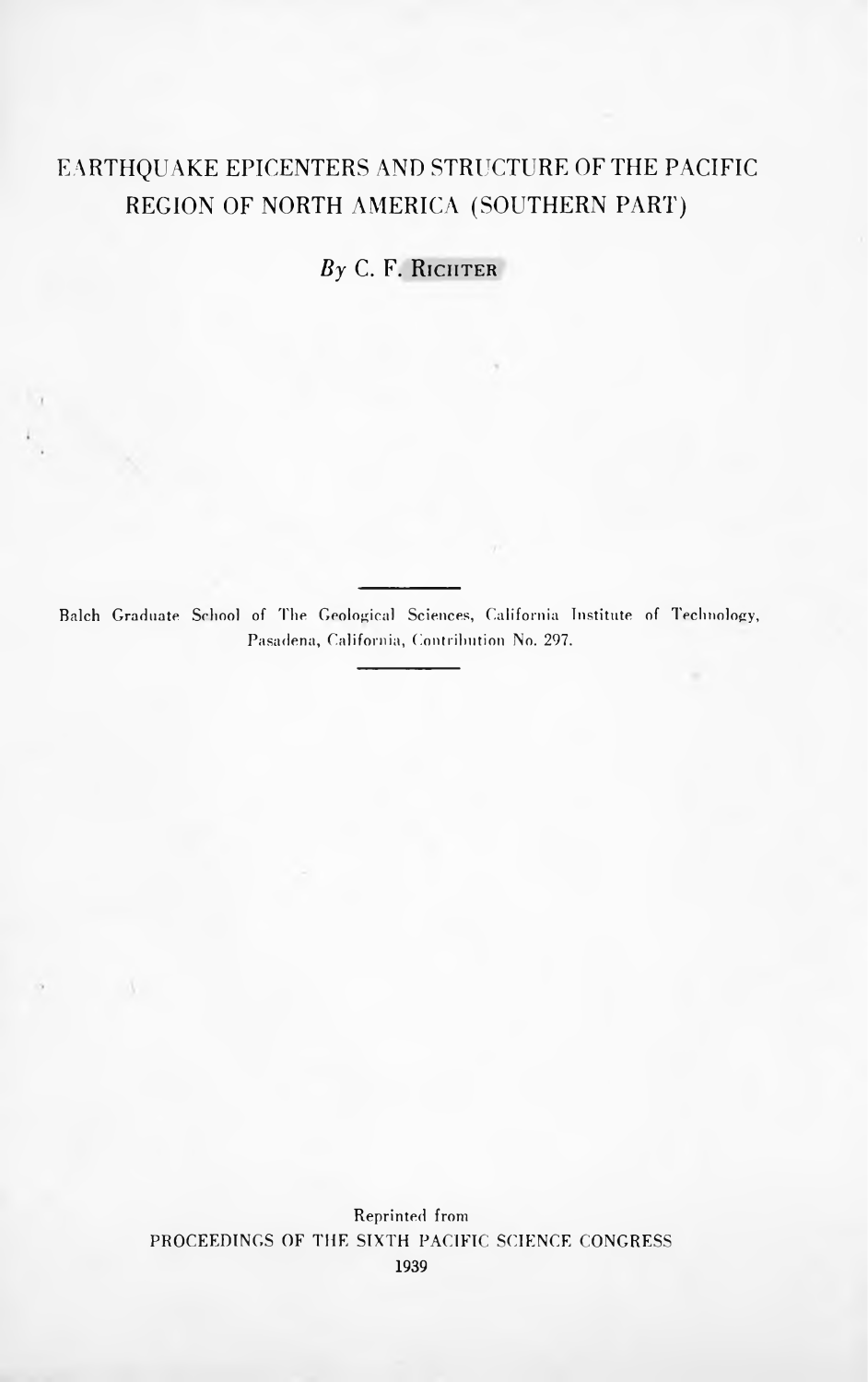# EARTHQUAKE EPICENTERS AND STRUCTURE OF THE PACIFIC REGION OF NORTH AMERICA (SOUTHERN PART)

## By C. F. RICHTER

Figure <sup>1</sup> has been drawn to exhibit the general seismic activity of Pacific North America. The epicenters plotted have been taken from the International Seismological Summary from 1930 through June, 1933, and for later dates from determinations by the United States Coast and Geodetic Survey and by the Jesuit Seismological Association. The larger and better located normal shocks are indicated by solid dots; small dots are used for minor shocks, presumably of normal depth; and open circles indicate the few well-located shocks at intermediate depth which fall within this region and period. Epicenters in the West Indies have been included, but the few scattered shocks located in the eastern United States have been omitted.

The most noteworthy feature of the map is the appearance of a nearly continuous belt of epicenters following the Pacific Coast from near Vancouver Island to Panama. Numerous shocks occur off this belt, but within its limits it is easily followed. At the northern limits of the map are the Queen Charlotte Islands, which are frequently shaken by earthquakes originating just beyond these limits near  $53^{\circ}$ N,  $132^{\circ}$ W. The active belt runs nearly due south, passing west of Vancouver Island, and reaches the coast of California near  $41^{\circ}$ N. Few shocks of significance originated in northern and central California within these years; but the historical record justifies continuing the active belt through the Coast Ranges, along the San Andreas fault zone and other more or less parallel faults, into southern and southeastern California. The major active belt then follows the eastern edge of the peninsula of Lower California, and continues this line in the ocean to a point southwest of Colima, Mexico, near the northern end of the Acapulco Deep. Here it turns eastward, reaching the coast in the state of Oaxaca, and continuing through the coastal region of Guatemala, Salvador, Nicaragua, and Costa Rica to Panama. In Guatemala and Nicaragua the normal shocks are accompanied by "intermediate" shocks, at depths of about 100 to 150 km.

The important structural loop through the West Indies is much less active than the Pacific Coast, so that the seismological data have little bearing on the geological problems of the exact location and character of this loop. The history of occasional strong earthquakes in the Antilles and in Venezuela and Colombia supports the hypothesis that the loop forms part of the Pacific group of structures. Considering the known geology, it is probable that the western end of the loop appears in the normal shocks on the Mexican coast near Colima, and that it continues eastward through central Mexico, where our map shows two epicenters associated with shocks at depths of 100 km.

In the territory of the United States occasional large shocks occur far inland from the Pacific Coast. Some of these are in the Cordilleran region, such as those shown on the map in Montana (1935) and Texas (1931); still more belong to the Great Basin province, as is shown by several shocks mapped in Nevada. The shock near Salt Lake City (1934) might be considered as belonging to either of these groups.

Off the north coast of California certain epicenters lie farther west than the main active line. (Cf. the preceding paper by Professor Byerly.) Near the western edge of the map appears the extraordinarily isolated epicenter of the earthquake of January 4,1933, at <sup>28</sup>º.5'N, <sup>127</sup>º.0'W. Although this was not a large shock, the observations are adequate to insure reasonable accuracy of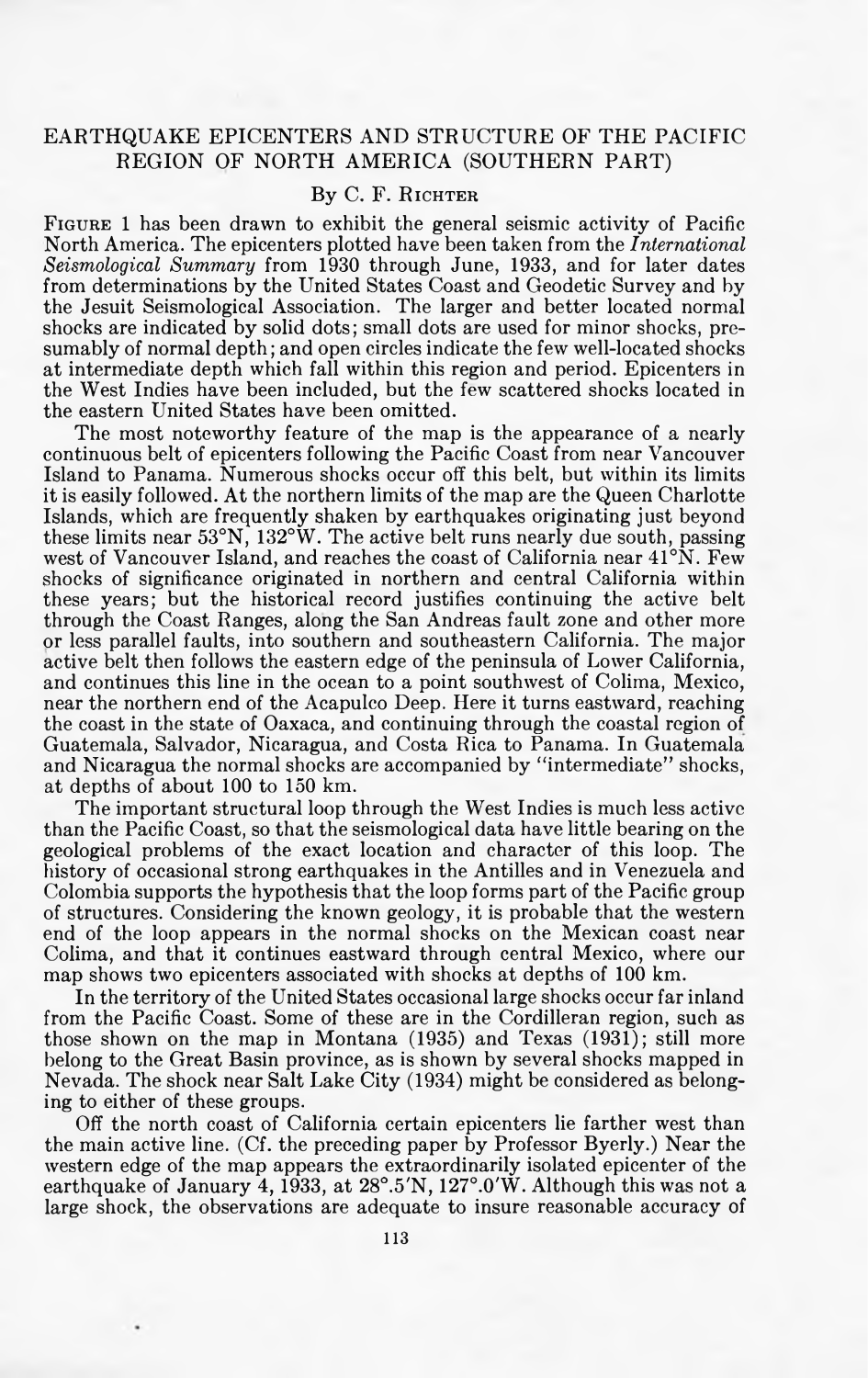

the location. This is a true Pacific shock; the edge of the continental shelf is comparatively close to the coast of California. The shocks south of Mexico near 10º N, 104º W, are also presumably oceanic; the largest of them, on May 28, 1936, is very reliably located.

Figure 2 exhibits the larger recent activity of the southern California area. The location and equipment of the seven stations in southern California makes the cataloguing complete for all but the smallest shocks within the area outlined by the dashed boundary; in this area the map shows all epicenters of shocks instrumentally located since 1929, for which the magnitude on the scale used at Pasadena is 4 or greater. This scale is logarithmic in the instrumentally recorded amplitudes at a standard distance, so that an increase of one unit in the magnitude means that the recorded amplitudes are larger by a factor of 10. Shocks of magnitude 4.5 or greater are found to be capable of causing damage in a settled area; shocks of magnitude 6 and greater are potentially destructive.

The listing of these shocks in the region studied is complete except for omissions due to instrumental failures or other accidents, from January 1, 1934, to April 30, 1939. Other shocks from 1929 to 1933 have been added from incomplete lists. Shocks outside the dashed line have been indicated so far as data were available, except that no attempt has been made to show shocks in the region of San Francisco Bay or northward, these being covered in Professor Byerly's paper.

The most important active faults are shown. The San Andreas fault zone appears as the principal seismic axis of the region, and several other important faults branch from it. The figure shows clearly the remarkable lack of relation between the geographical distribution of activity and the major faults. This is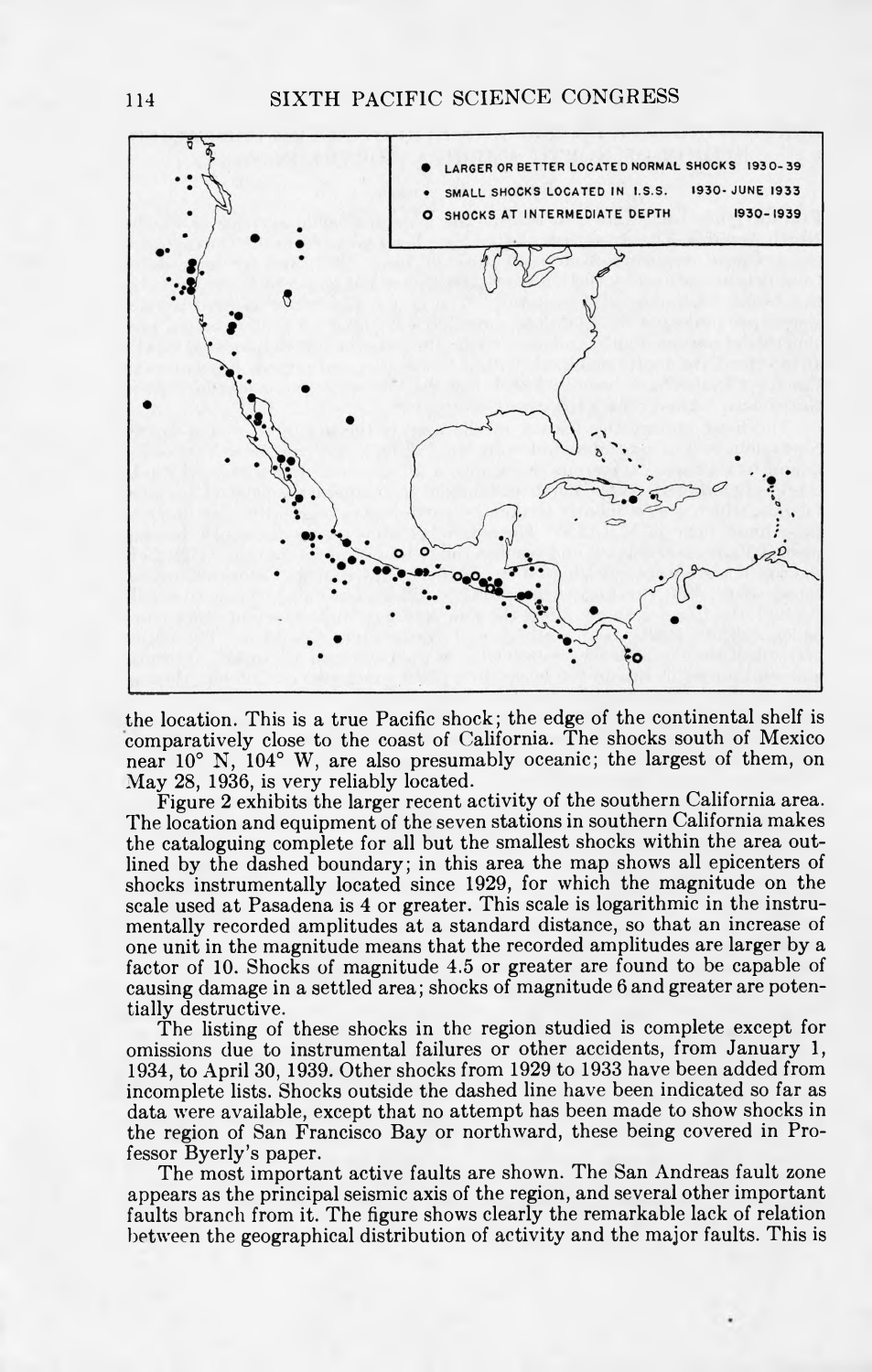GEOPHYSICS AND GEOLOGY 115



not in any way due to error in instrumental determination of the epicenters ; shocks of these magnitudes can usually be located within a few kilometers, and the instrumental locations are often supported by macroseismic data.

Inspection of the figure shows that epicenters tend to cluster in certain small areas. Several of the areas include each a major fault, and some of the epicenters lie on or close to it; but others clearly do not, and often these can be placed definitely on some of the minor faults which occur almost everywhere in the region.

The San Andreas fault appears surprisingly inactive, particularly in the most closely observable segment, which lies nearest to the stations at Pasadena, MountWilson, and Riverside. This segment bears unmistakable evidence of very recent activity and was almost certainly in action during the major earthquake of January 9, 1857.

The clustering of epicenters in the neighborhood of Los Angeles and Pasadena is not due to the location of the Pasadena station, as shocks of the magnitude mapped cannot escape notice anywhere in the entire area. Some of these points—specifically, those along the Inglewood fault near the coast—are due to the Long Beach earthquake of 1933 and its aftershocks.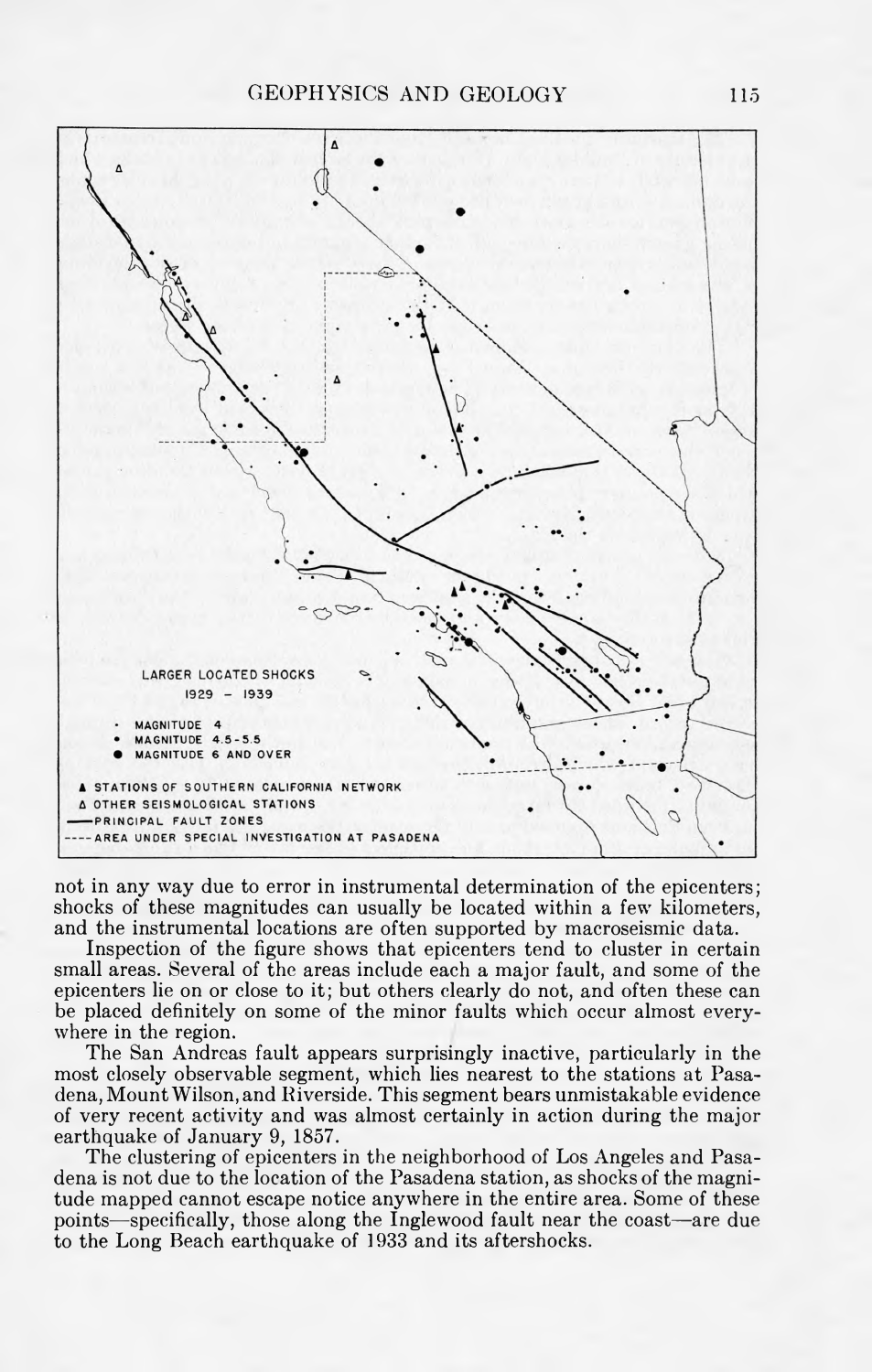The epicenter on the Colorado River between Nevada and Arizona is in the vicinity of Boulder Dam. It indicates the largest of a series of shocks which have been felt in that region subsequent to the filling of Lake Mead, behind the dam. A seismograph installed at Boulder City by the United States Reclamation Service has recorded numerous shocks of various magnitudes originating a very short distance off. A further program of instrumental investigation is under way. Although evidence of inactivity in the area before the filling of the lake is not completely satisfactory, it is reasonably convincing, and there is a strong presumption that these shocks are due to disturbance of a rather unstable crustal equilibrium by the weight of the lake water.

The Carlock fault is shown branching from the San Andreas zone in a northeasterly direction. Tejon Pass, where this branching occurs, is a region of frequent moderate activity. The Carlock fault is very important structurally, as it separates the Great Basin province on the north from the Mojave Desert area on the south. The latter is an area of comparatively moderate relief, the mountainous areas consisting of old and much eroded rocks ; whereas the Great Basin is marked by a series of roughly north-south trending ranges which are younger physiographically. The westernmost and greatest of these ranges is the Sierra Nevada, which is bounded on the east by the Sierra fault zone indicated on the map.

Note the nearly complete absence of activity between the San Andreas and Sierra zones. The few epicenters north of Tejon Pass are associated with structures extending across the southern San Joaquin Valley. North of these, the area of the Great Valley and the western slope of the Sierra Nevada is almost inactive.

Absence of mapped epicenters west of Tejon Pass, between the San Andreas zone and the coast, may be due in part to the difficulty of getting good locations in this area. However, no considerable seismicity is indicated here by the historical record; although an important geological discontinuity passes through the area and various minor faults are known. Just to the south, various shocks have occurred which are probably not directly connected with the curving east-west fault shown, but with other structures related to it. With these should be included the large shock of November 4, 1927, with an epicenter not far from that here mapped just off the coast to the west, and the Santa Barbara earthquake of June 29, 1925. The epicenter of the latter was a short distance west of Santa Barbara, which is indicated on the map as the site of one of our stations.

The activity of the Mojave Desert block shows a peculiar distribution in time, which will be discussed below.

All the known northwest-southeast faults of the southern area are active, but with a very irregular distribution along their length. The continuation of these faults into Mexico has not been indicated, but the seismicity continues across the international boundary. The epicenter near the head of the Gulf of California has been a site of great activity; large shocks originated there on December 30 and December 31, 1934.

The historical information on seismic activity in California, particularly southern California, is decidedly inadequate. No records of any kind are available earlier than 1769. Three major earthquakes are known to have occurred in California: (1) that of January 9, 1857, which was associated with large displacements along the San Andreas fault, centering apparently near Tejon Pass, and extending possibly 150 km. in both directions; (2) that of March 26, 1872, in the major Sierra fault zone—the displacements observed at the surface were not, however, on the Sierra fault, which bounds the Sierra Nevada block, but on a parallel group of faults 10 to 20 km. farther east, at the edge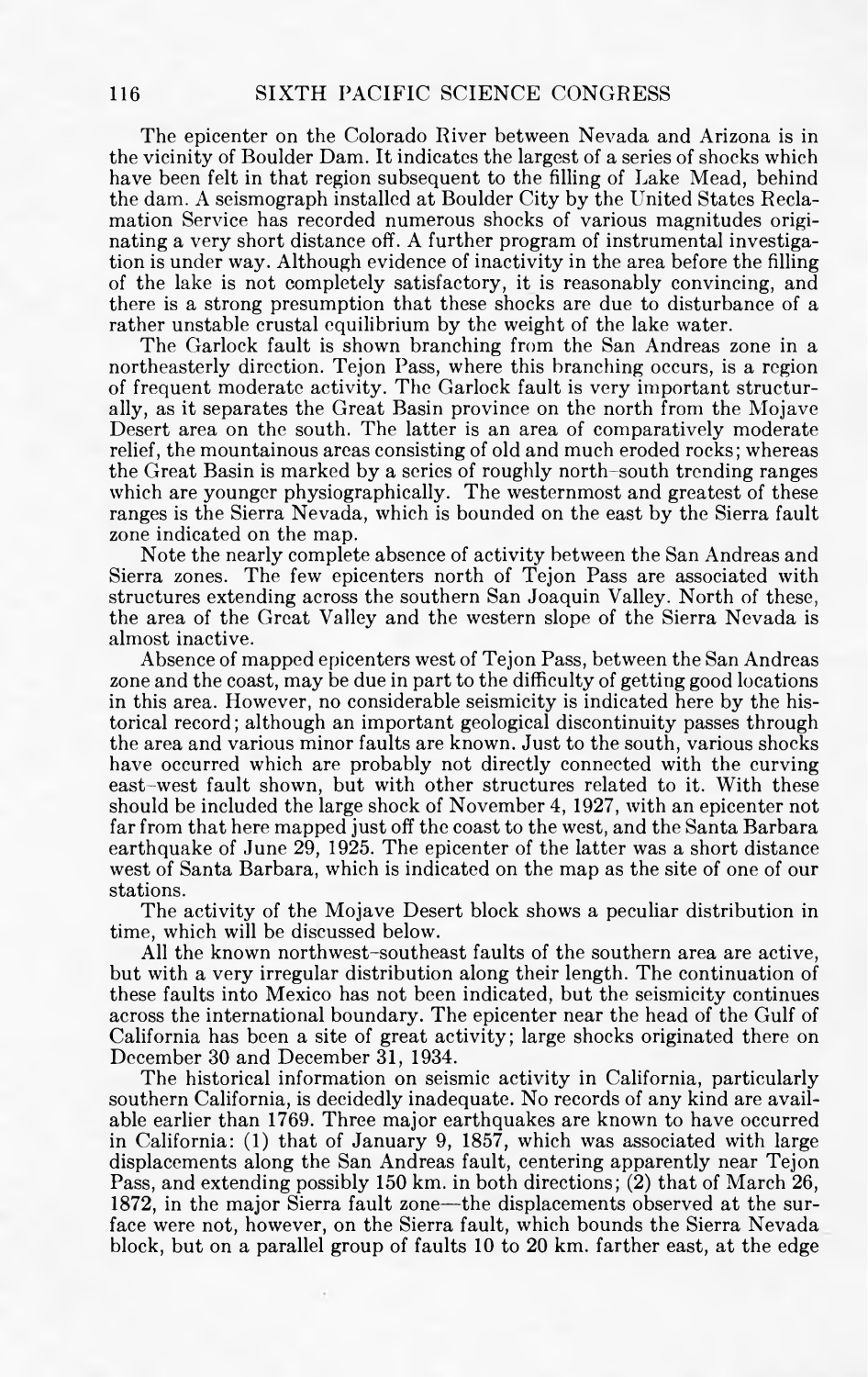of Owens Valley; and (3) the "San Francisco earthquake" of April 18, 1906, with observed displacements along about 200 km. of the San Andreas fault, and activity, and displacements along either the same or a parallel fault, extending another 180 km. to the north. A major earthquake also occurred in central Nevada on October 2, 1915, and a somewhat smaller one in west-central Nevada on December 20, 1932.

The segments of the San Andreas fault affected by the earthquakes of 1857 and 1906 have been comparatively quiescent in recent years. The late Maxwell W. Allen pointed out that the imperfect historical record also indicates very little activity along these segments, small to moderately strong shocks being reported more frequently from the rest of the fault zone. He suggested a division of the fault zone into segments where the rocks are strong and fracture only under great stress, occasioning major earthquakes, and segments where they are weaker, yielding more readily and occasioning less violent shocks.

Figure 3, at the end of this paper, represents recent activity in a limited area near the central stations of the group. Besides the faults drawn in the other figures, several important minor faults are shown. The four maps include all the located shocks of all magnitudes during four six-month periods, from January to June, inclusive, of 1932, 1934, 1936, and 1938. The very small shocks of magnitude 2.5 and less are marked with the smallest sized dots; location for them is less certain than for the others, and some may be artificial. These shocks were given more attention in 1932 than subsequently, which accounts for the somewhat larger number of them shown for that year.

The figure shows the Mojave Desert shocks previously referred to. Up to 1929, the instrumental records, which are very imperfect as compared to those now being obtained, show few, if any, shocks which are likely to have occurred in this area. Recognizable activity commenced with a shock of magnitude 5 on September 26, 1929; after this, shocks from several epicenters in the area occurred with increasing frequency up to the end of 1932. Some of these appear on the 1932 map. On December 20, 1932, a major earthquake occurred in Nevada; thereafter the Mojave shocks practically ceased. In 1938 activity in this region resumed; two shocks of the group appear on the 1938 map. Activity has continued into the present year (1939). It is natural to suppose some dynamic connection between these shocks and the major strain released in Nevada; however, this is the only known possibility of the kind in this region.

The phenomena of the Long Beach earthquake of 1933 are clearly shown. The 1932 map shows shocks along the northern end of the Inglewood fault and near Catalina Island, but none on the southern segment of the Inglewood fault; however, small shocks of the Long Beach group show peculiarities which were not recognized until after the principal shock, and some of these may have escaped location in the first half of 1932. The 1934 map shows epicenters along and near that segment of the Inglewood fault which was active in the 1933 earthquake; finally, the 1936 map shows returning activity along the northern end of the fault, as well as continuing aftershocks along the southern segment. These shocks have continued.

The comparative inactivity of the San Andreas fault is conspicuous on these maps. So, also, is the regional distribution of activity. The only faults outlined by epicenters are the Inglewood fault, in consequence of the aftershocks just mentioned, and the San Jacinto fault, trending off the southeast corner of the map.

Routine location of epicenters at Pasadena is based on travel-time charts constructed by Gutenberg from a study of the large shocks of 1929, 1930, and 1931. These charts are based on a "granitic" layer (velocity of longitudinal waves, 5.55 km∕sec.) with a thickness of about 14 km., the earthquake foci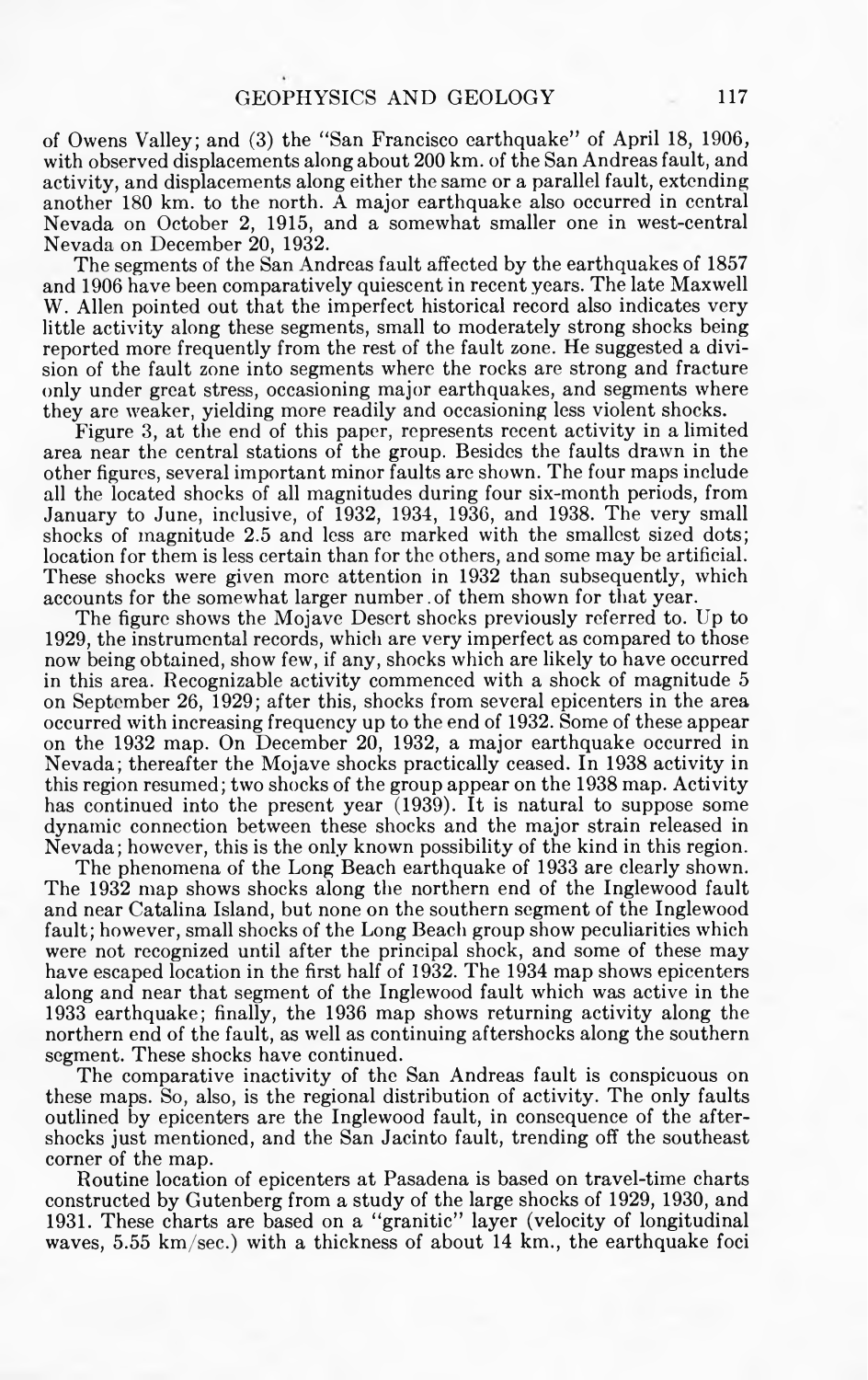lying in the lower part of this layer at depths scattering about 12 km. Several intermediate layers intervene between this and the base of the continental crustal layers, which is nearly 40 km. deep. The corresponding travel times fit the observations very well for the region lying north and east of Pasadena, where granitic rocks are exposed or are overlain by comparatively small thicknesses of sedimentary and metamorphic rocks. To the northwest, westl and south the sedimentary structures are thicker and more complicated, and the standard travel times provide only a good first approximation. Occasiona, shocks appear to have focal depths of near 25 km.; these have been found especially in the coastal area southwest of Los Angeles and Pasadena. No shocks have been found for which the data even suggest abnormally great focal depths such as occur in other parts of the world.

As a sample of the statistics, it may be mentioned that between 200 and 250 shocks of magnitude 3 and over occuring within the dashed-line boundary of figure 2, are recorded each year.

#### BIBLIOGRAPHY

#### Instrumentally Determined Epicenters

International Seismological Summary, prepared and edited by J. S. Hughes and Ethel F. Bellamy. Oxford, University Observatory. Numbers for 1930-1933 issued 1935-1939. Jesuit Seismological Association, *Preliminary Bulletin.* (Mimeographed.) St. Louis, 1933– 1939.

- United States Coast and Geodetic Survey, epicenter determinations circulated on hecto-
- graphed cards; published in mimeographed bulletins, in *Earthquake Notes*, in the *Bulletin of the Seismological Society of America*, etc.<br>
"Depth and Geographical Distribution of Deep-focus Earthquakes," by B. Gutenberg press).

### Earthquakes in California

"Descriptive Catalog of Earthquakes of the Pacific Coast of the United Stales, <sup>1769</sup> to 1928,"

by Sidney D. Townley and Maxwell W. Allen, Bull. Seis. Soc. Am., 29:1-297, 1939. "Destructive and Near-destructive Earthquakes in California and Western Nevada, 1769- 1933," by Harry O. Wood, Maxwell W. Allen, and N. H. Heck. U. S. Dept. Com., Coast and Geodetic Survey, Special Publ. No. 191. Washington, 1934.

#### Travel Times and Structures

"Travel-time Curves at Small Distances, and Wave Velocities in Southern California," by B. Gutenberg, Gerlands Beitr. z. Geophys., 35:6-45, 1932.

#### Description <sup>o</sup>f Equipment and Research Program at Pasadena

"Seismological Research in Southern California," by Harry O. Wood, Proc. 5th Pacific Sci. Cong., pp. 2347-2353.

"Earthquake Study in Southern California," by Harry O. Wood, Scientific Monthly, 39:323- 344, 1934. Reprinted, Carnegie Instit. Washington, Suppl. Publ. No. 12, Washington, 1935.

"Das 'Seismological Laboratory' in Pasadena," by B. Gutenberg, Ergebn. d. kosmischen Physik, 2:213-237, 1934.

Yearbook of the Carnegie Institution of Washington, 1921 to date.

#### Earthquake Magnitudes

"An Instrumental Earthquake Magnitude Scale," by C. F. Richter, Bull. Seism. Soc. Am.,

25:1-32, 1935. "On Seismic Waves (third paper)," by B. Gutenberg and C. F. Richter, Gerlands Beitr. z. Geophys., 47:73-131, 1936. Geophys., 47:73-131, 1936.<br>
"Magnitude and Energy of Earthquakes," by B. Gutenberg and C. F. Richter, Science,

83:183-185, 1936.

BALCH GRADUATE SCHOOL OF THE GEOLOGICAL SCIENCES,

CALIFORNIA INSTITUTE OF TECHNOLOGY, PASADENA, CALIFORNIA, CONTRIBUTION NO. 297.